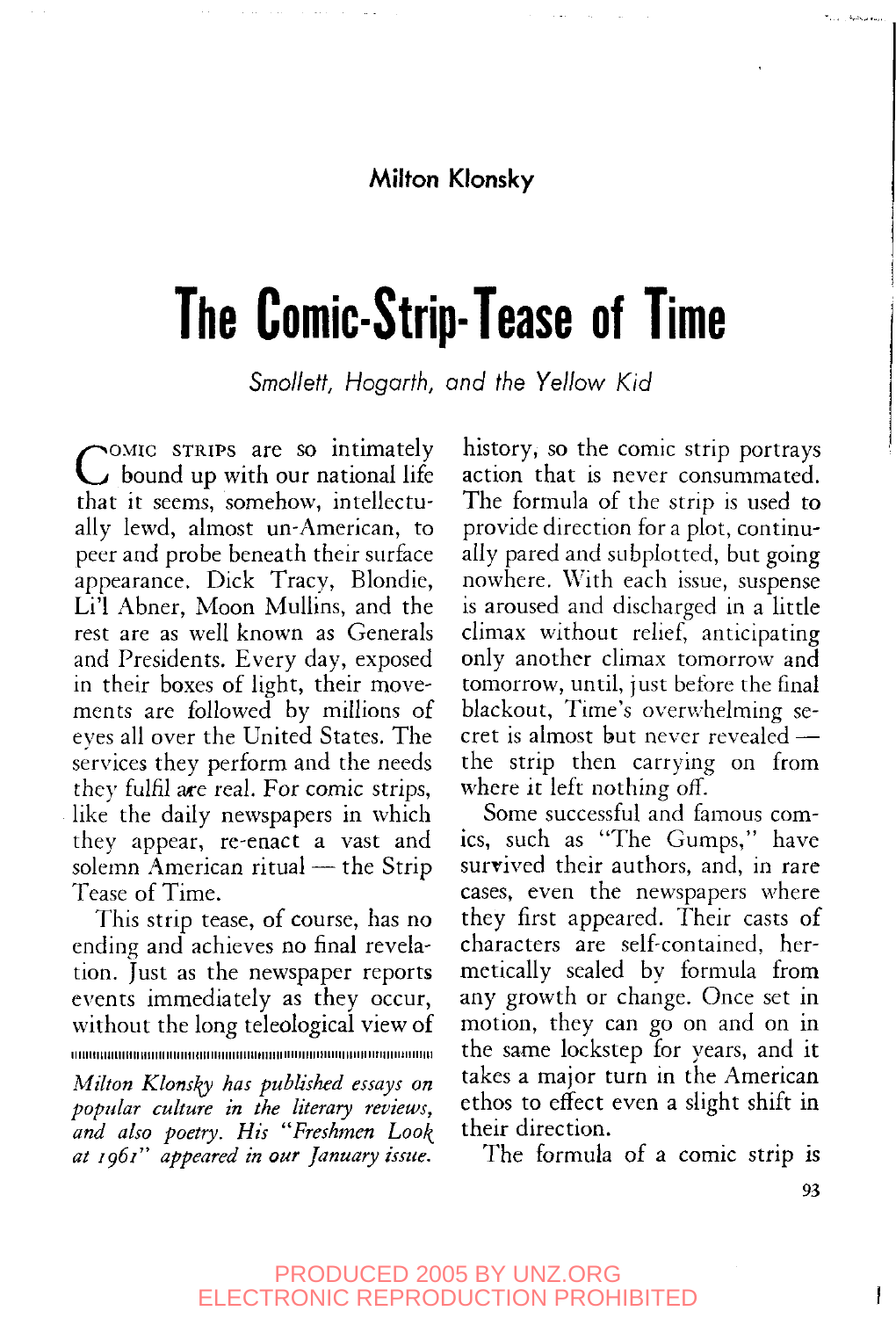always very simple. For a generation, "Little Orphan Annie" has endured all the Perils of Pauline at the hands of foreign villains, having almost been burned alive many times, thrown off cliffs, drowned in whirlpools, split in two by a buzz saw, etc., but always winning through with the help of her dog Sandy and her millionaire stepfather, Daddy Warbucks. "Blondie" has lived for years on the soap-opera myth that the American male may be a sap, but the little woman can hold things together. "Joe Palooka" has been fighting for the heavyweight championship of the comics ever since Dempsey knocked out Firpo; and "Dick Tracy" has been catching and killing a larger assortment of crooks than exist in the Mafia.

When, after many years, a celebrated strip recasts its characters and formula, or expires, it marks the close of an era as definitely as a style of dress or slang going out of fashion. The cocky, sadistic, tough-talking "Yellow Kid" of the late 1890's from whose name, incidentally, the term "yellow journalism" was derived — has been superseded by the still more violent, sophisticated, and sensational comics of our own time, as the old-fashioned journalism of Pulitzer and Hearst has been streamlined by their successors. "Krazy Kat," "Happy Hooligan," "Mutt and Jeff," and "The Katzenjammer Kids" were products of a more genteel era.

Modern comic books and newspaper strips, read by all classes and age groups with equal fervor, have replaced the old slapstick with realistic depictions of torture, murder, and pathological sex. Those days of innocence when we believed the "funnies" were primarily for children are gone — and with them the old sexual taboos of Puritanism. Comic strips now exhibit women as lush as those in.the beer and cigarette ads. Others, such as "Winnie Winkle" or "Joe Palooka," where sex was once a minor display, have had to be revamped to satisfy their public. And in the latest sciencefiction comics, a beautiful professor's daughter or an amorous Martian Queen are as essential to the formula as space ships, ray blasters, and thought machines.

O<sup>CCASIONALLY, however, a comic<br>
Strip remains embalmed in the</sup> strip remains embalmed in the juices of another time, unable to renew itself, yet too valuable a property to be abandoned. "Maggie and Jiggs," for example, a strip burlesquing the social *gaffes* and foibles of the immigrant *nouveaux riches* at the beginning of the century, has lost much of its point now that the upper and middle classes have learned to forget their manners. In any event, none of the really important old-timers are ever forgotten. Their names and typical wisecracks color the daily speech, and their faded pictures merge gradually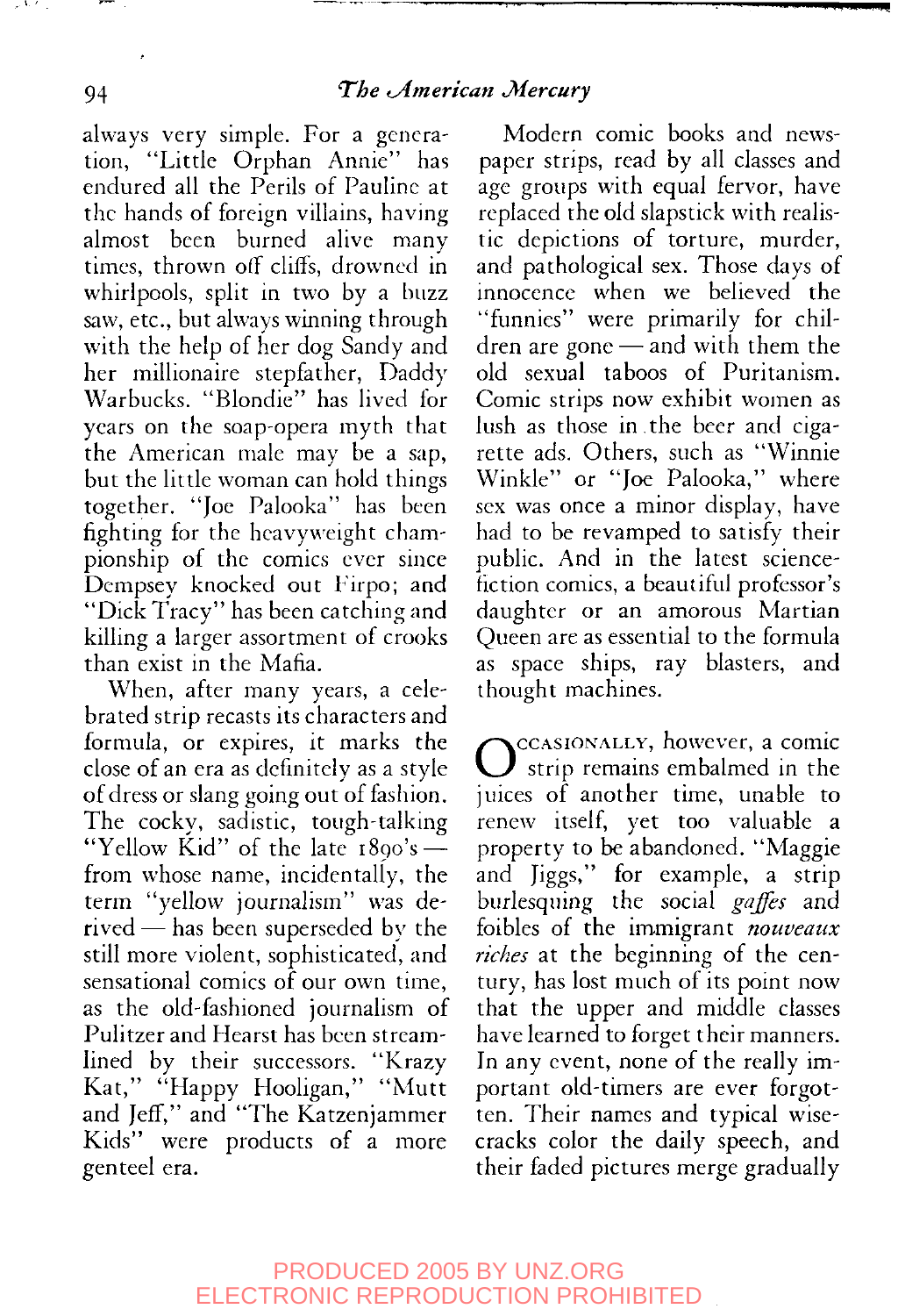into the family album of America where they are preserved.

Most strips in the past repeated the same comic routine each day with only minor changes, like a Tibetan prayer wheel turning its devotions round and round for all occasions. But modern adventure strips, with their realistic dialogue and three-dimensional drawing, resemble old movie cliff-hangers and pulp-fiction serials. The story can go on for months, the main characters forever being lost and saved in little nicks of time. Despite this apparently broader scope, however, their nature is still the same. The rigid daily pattern is repeated in an overall timeless and shapeless continuum; and the strip-action never moves beneath, or removes, the inexhaustible surfaces of appearance.

Like all cultural forms, comic strips have a philosophy, whether they like it or not. They recall nothing so much as the Roman materialist poet Lucretius' theory of vision as a constant shedding by things of rarified films of themselves, solid images which strike upon our eyes. When we come down to it, the materialist reduction of reality to "the concrete" that is observed by the five senses, is also repeated by the comics in their own reduction of reality to a box of immediate sensation. We can even trace the history of the comics to eighteenth-century England, the Age of Enlightenment, when the materialist philosophy of Lucretius, transformed by Newton, held sway again.

IT's HARD to think of the comic<br>strip as having a shady past in strip as having a shady past in Europe, instead of being born virginally in our own age, like jukeboxes and washing machines. But as a story-in-pictures, it is obviously derived from the novel and from caricature — both of these dominant art forms in the eighteenth century.

England at that time was so powerful and prosperous and sure of its destiny that it felt itself, like America today, to be the first-born heir of all the ages. Behind were centuries of so-called Gothic darkness and superstition, and ahead could be only more enlightenment and further progress toward the New.

The middle classes at that time, once considered *canaille,* now were citizens with a stake in Parliament and even an interest in the arts. Naturally, they were little concerned about poetry or oil painting, which were in the expensive domain of the aristocracy. But novels, by their rootedness in the common daily life, won an audience for literature greater than any before. The serial form of these novels still had an immense appeal as late as the nineteenth century, even across the Atlantic, where crowds of people in New York and Boston are reported to have waited at the pier for the steamer bringing new chapters of Dickens' *Pic\ivic\ Papers.*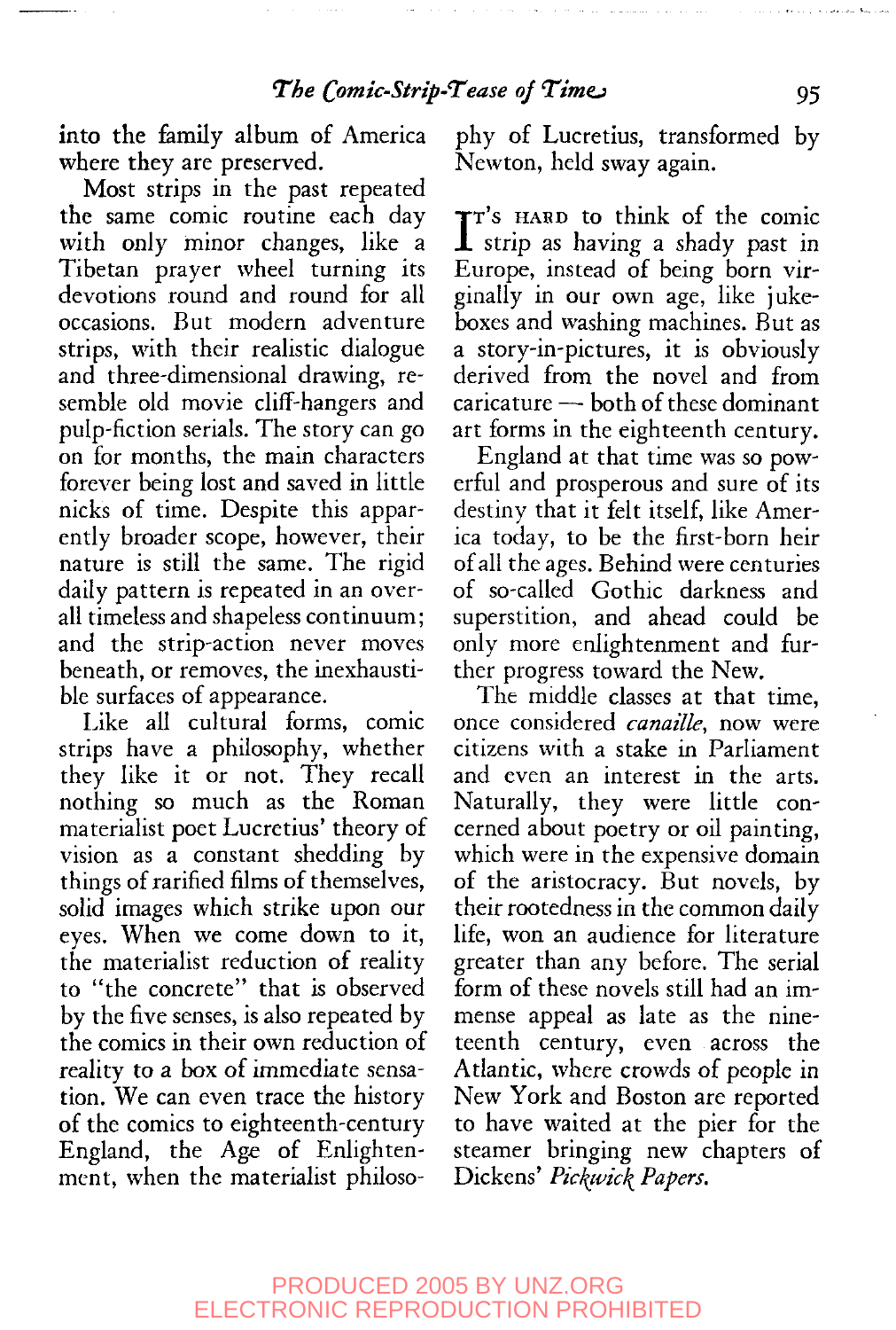#### **<sup>9</sup>6** *The (American ^Mercury*

The five great comic novelists of England, Smollett, Fielding, Stern, Richardson, and Defoe, appeared almost in a group. All of them had an intimate connection with early journalism. They shared its materialist notion of matter as the body of reality, and also — the heart of the matter — its sense of time. The scenes and actions of Smollett's novels, especially, frequently resemble detached anecdotes taken from a newspaper or magazine of the period. His books, sporting such comic-strip titles as *Peregrine Pickle, Roderick^ Random, Humphrey Clinker,* followed their own unpredictable wills from chapter to chapter and could have gone on indefinitely. With their tortuous plots unwinding upon the spool of a forgone conclusion; their crude characterizations drawn almost to the point of caricature; and their uncertain structure wavering between the narrative and the informal essay (just as the journals of the time wavered between reporting and editorializing) — yet with everything drawn in bright primary color, full of slapstick vigor and spiked with climaxes — these early novels were hardly regarded as literature. But they were read passionately by millions who had never read Milton or Dryden or Pope.

During the same period, this new mass audience was shared by the cartoon art of Hogarth and his successors. And in the fusion of the two — the serialized novels of Smollett and the cartoons of Hogarth the style of the comic strip was conceived.

WHAT HOGARTH ACCOMPLISHED series of engravings — *The Rake's Progress, Marriage a la Mode, The Harlot's Progress,* etc. — was a translation of novelistic situations and types into cartoons. He aimed primarily, he said, "to treat [his] subjects as a dramatic writer." His highly moralistic depiction of the evils of drink, lechery, gambling, and sloth, with the evildoers coming to a bad end at the bottom of "Gin Lane," was of course in accord with middle-class piety and righteousness.

As an artist, Hogarth's ambition was not to abstract and idealize nature, but to see her in all her literalness and materiality. He wanted to strip the ideal of Renaissance painting of its mysticism and reduce it to a physical average. In his work, the knobs, twists, and bulges of flesh of ordinary mankind superseded the perfect forms of Venus and Apollo. As he came to realize later on, however, the concept of the Average was an ideal as abstract as that of the Beautiful.

Hogarth served to widen the split between "high" and "low" art, which now extends from *Finnegans Wake* to *True Confessions.* For those "high" artists surrounding the official court painter Joshua Reynolds, and for the "connoisseurs," so-

 $\sim$   $\sim$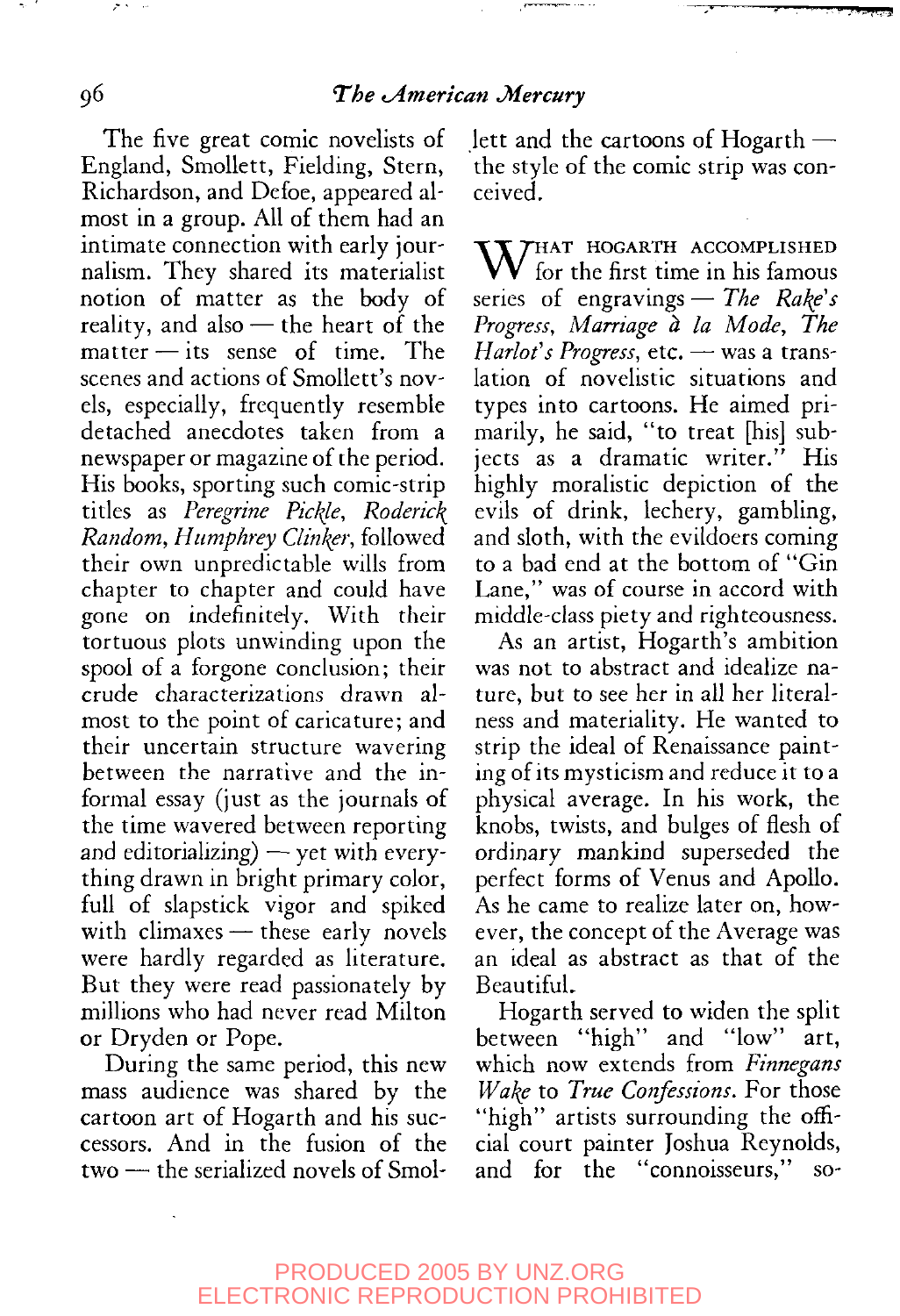called, who admired the Italian schools exclusively, he could never restrain his contempt. There was, unmistakably, the bray of the true philistine horselaugh in the way he ridiculed these artists' claims to "divine inspiration" and to the indefinable quality — *"Je ne sais quoi"* — or Grace.

His own compositions were often cramped with detail and unbalanced; and his line was coarse, enclosing rather than revealing form, so that his pictures actually improve when they are reduced in size for publication. All his immense inventive genius was restricted by default to the depiction of a literary subject matter — caricatures of London daily life, both high and low, as seen from the inside.

Hogarth's successors and imitators gradually abandoned his moralistic tone as well as his hopeless battle with the "connoisseurs." His cartoon art was endowed to the daily newspaper rather than to the museum. The development of illustration and caricature by Rowlandson, Cruikshank, Gilray, Seymour and the rest coincided with the growth of modern journalism in Europe and America. By the time Outcalt's "Yellow Kid" appeared in the New York *World* in 1896 — generally considered the first of its kind an embryo comic strip art was already gestating which, upon the consolidation of mass newspapers and syndicates by Pulitzer and Hearst, emerged at last full-grown in the way we know.

A-pHE REASON why comic strips *X.* have flourished here, and not at all in Europe, is a measure of the difference between the Old and New Worlds. European populations are largely homogeneous, their cultures rooted in traditional values; while in America, since the Civil War, the original and predominantly Anglo-Saxon society, with its cultural enclaves in New England and the South, began to break up under the impact of millions of immigrants of every nationality. Many of the earliest comics, such as "The Yellow Kid" himself, "Maggie and Jiggs," "The Katzenjammer Kids," "Abe Kabibble," etc., based their formulae on the efforts of immigrants to adjust to the new time and place. The fathers still retained many of their old-world habits, and some spoke with a vaudeville dialect; but their children made a complete break with the past. And the mass arts, with their immense democratic base, could serve to reconcile differences of class and caste, nationality and religion.

America has been recognized in Europe as representing a new ethos ever since Benjamin Franklin went abroad. For his many native qualities, but, especially, for having made a fetish of time, which is money, everyman's commodity, the stuff of life, Franklin was called the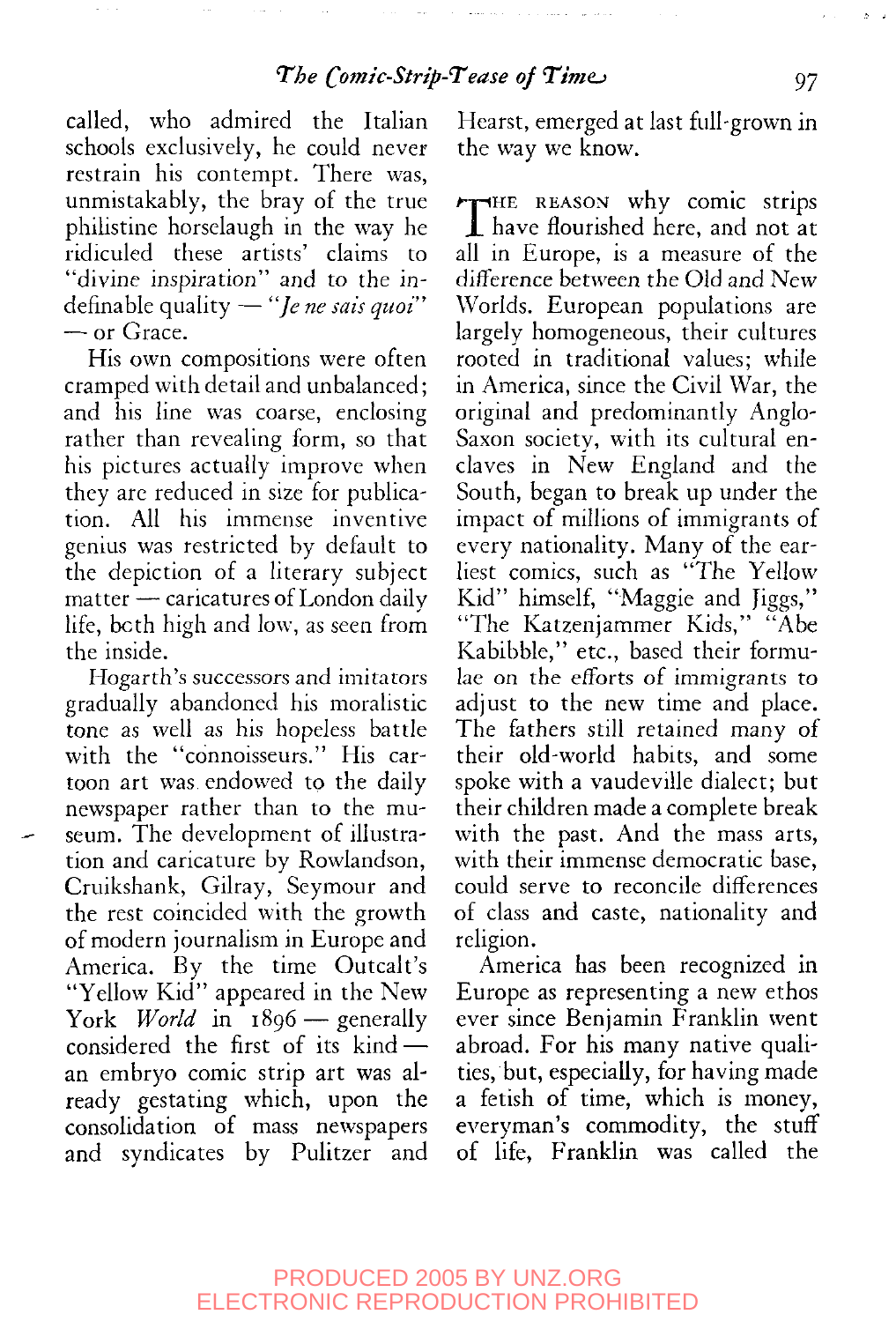First American. During his lifetime, of course, the main outlines of this ethos were still obscure. But by now the American fetishism of time has exposed itself through many nerves of anxiety — the obsessive dread of growing older without "having lived" (Rip Van Winkle), the dread of losing one's youth or virility, the fear of missing one's chance or "golden opportunity," etc. It is no contradiction, however, that Progress is conceived to be as steady, irresistable, and cumulative a process as the ticking of a clock. The new *must* be better, for the same reason that the go-getter *must* come out ahead, or else something is radically wrong. The comic strip "Moon Mullins" provides a negative sort of testimony for this credo — Moon, a character in the old picaresque tradition, never does any work, sleeps too much, chases after women, wastes his money, and never thinks of tomorrow. But to balance Moon, at the other end of the evolutionary scale there is "Buck Rogers," "Flash Gordon," and, of course, "Superman," Tarzan's city-bred and more neurotic cousin who can hear a dripping faucet miles away.

THE CIRCULATION of comic books<br>today is as fantastic, and yet ac- $\blacktriangleright$ THE CIRCULATION of comic books cepted as casually, as a Buck Rogers' flight to Mars — more than  $18$  billion each year! Their variety is prodigious, ranging from sexy and realistically drawn "confessions" to

animal fables, of which the newspapers only display a limited selection.

The hard-cover books of a previous generation, such as *Tom Swift, Bomba the Jungle Boy, Don Sturdy* and others, have been replaced by the comics, and few are read today. They belong to an era when kids used to cheer airplanes when they appeared and chase down the street to keep them in sight. Now a squadron of jets drones by and hardly stirs one of them to look up from his comic book. Can Tom Swift's motorcycle be taken seriously against an atom-powered space ship?

Recently, however, such classic works of literature as *Crime and Punishment, Huckleberry Finn* and even the plays of Shakespeare have been translated into strip form. Only a small percentage of their readers would have been tempted by these books in the original, but their great popularity is not merely a desire for cultural "uplift." More likely, the demand for comics is so great and incessant nowadays, that publishers have had to "lift" the classics for new material.

Enclosing Shakespeare's characters in boxes, where, occasionally, his ectoplasmic words can issue from their mouths in balloons, does not make these comics any more highbrow than their peers. Of course, there are some strips, notably "Krazy Kat" in the twenties and "Li'l Abner" and "Pogo" today, which have been adopted by Ameri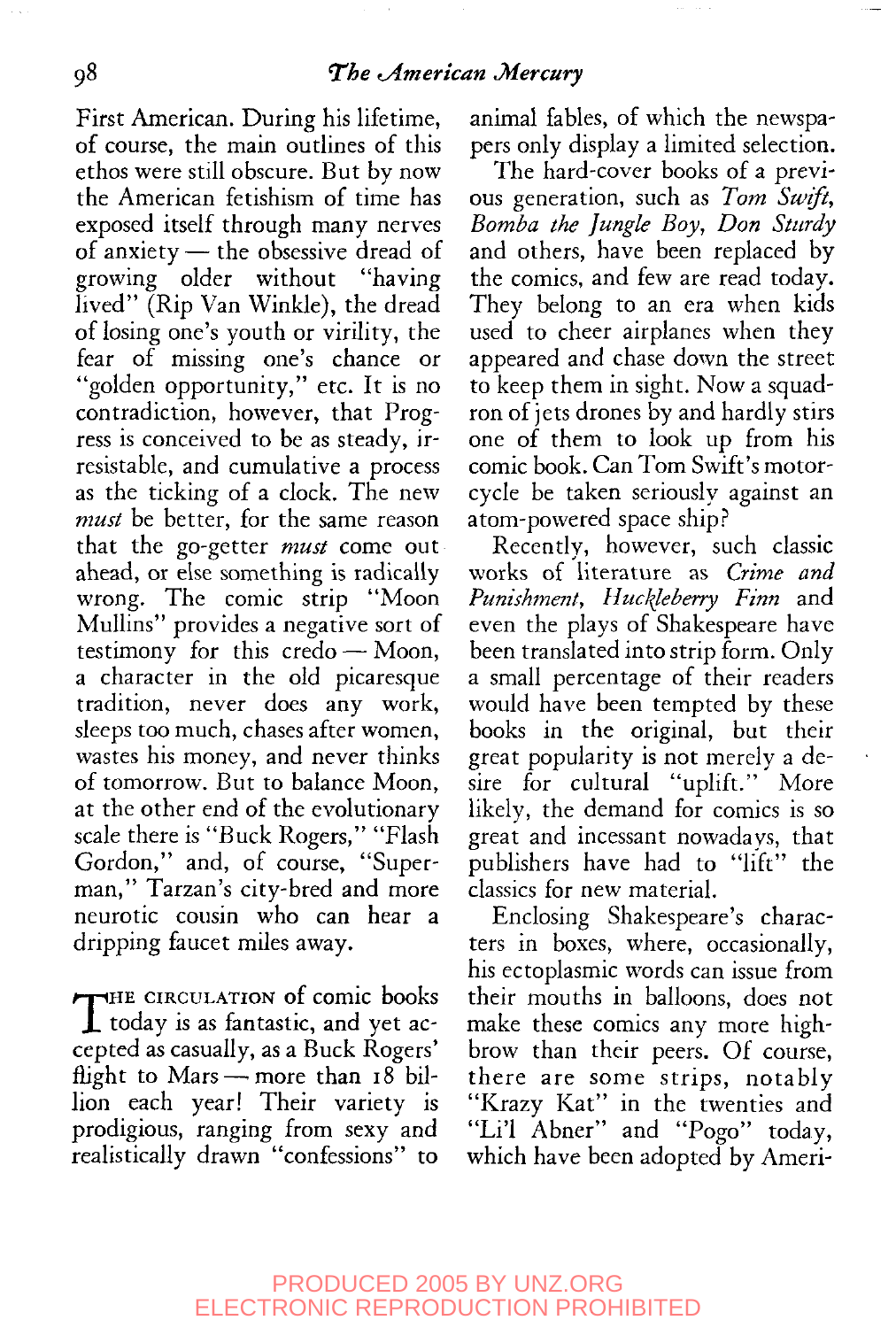can intellectuals who never read any others. But these are often too sophisticated for the great audience which prefers its comics straight.

Europe, which has taken the stars of American movies into their own day dreams, and has even shown enthusiasm for jazz, has never adopted our comics. Our comic strips have a native quality which can't be exported, like the movies, to more traditionally rooted cultures. They resemble the cartoons in, say, *Punch,* as a wisecrack resembles an anecdote.

Even in America, the charge is often made against the comics that their overemphasis on sex and violence may have dangerous effects on the young. This may be so for those who already have criminal tendencies. "No girl was ever ruined by a book," said Mayor Walker. Fairy tales and myths of all times and all cultures have depicted evil beings who burn, baste, stew, boil, and disembowel their innocent little victims.

The age-level of those who follow the strips has steadily risen, until today the adult audience may be even greater than the juvenile. For workers who perform the same limited mechanical operations every day on the endless belt of an assembly line, the comics and the other mass arts are more congenial than traditional literature and painting. Their time is not the same. To a large extent, the career of these mass arts is bound

up with the future of American technology.

THE STRIP-TEASE-OF-TIME which<br>the comics display is based on  $\perp$  the comics display is based on the clocklike rhythm of the machine rather than the organic changes of nature. For this reason, not only the comics, but the movies, jazz, radio and pulp serials, etc., which move to the same tempo, seem closer to artifacts than to art. Jazz, for example, from blues to bebop, must serve out its time constricted behind the thirty-two bars of the average record, although during a performance there is no limit to the number of new rides and choruses. As for the movies, the stars play their same selves in whatever roles they are cast. The conventions of the movies are so rigid that the continuum of feature to newsreel to double feature can be breached at any point by the audience, which arrives and departs in the same darkness. Finally, in soap opera and serialized pulp fiction, the device of the Strip Tease in Time is used to provide suspense and direction in a plot going nowhere.

But it is in the comics that this Strip reappears faithfully every day, and in the same way, immortal and grand, though we ourselves grow old and die. While the papers carry headlines of war, inflation, and atomic explosions, nothing can affect them in their inviolate boxes of purposeless energy. The ritual goes on and on, on a stage as wide as America.